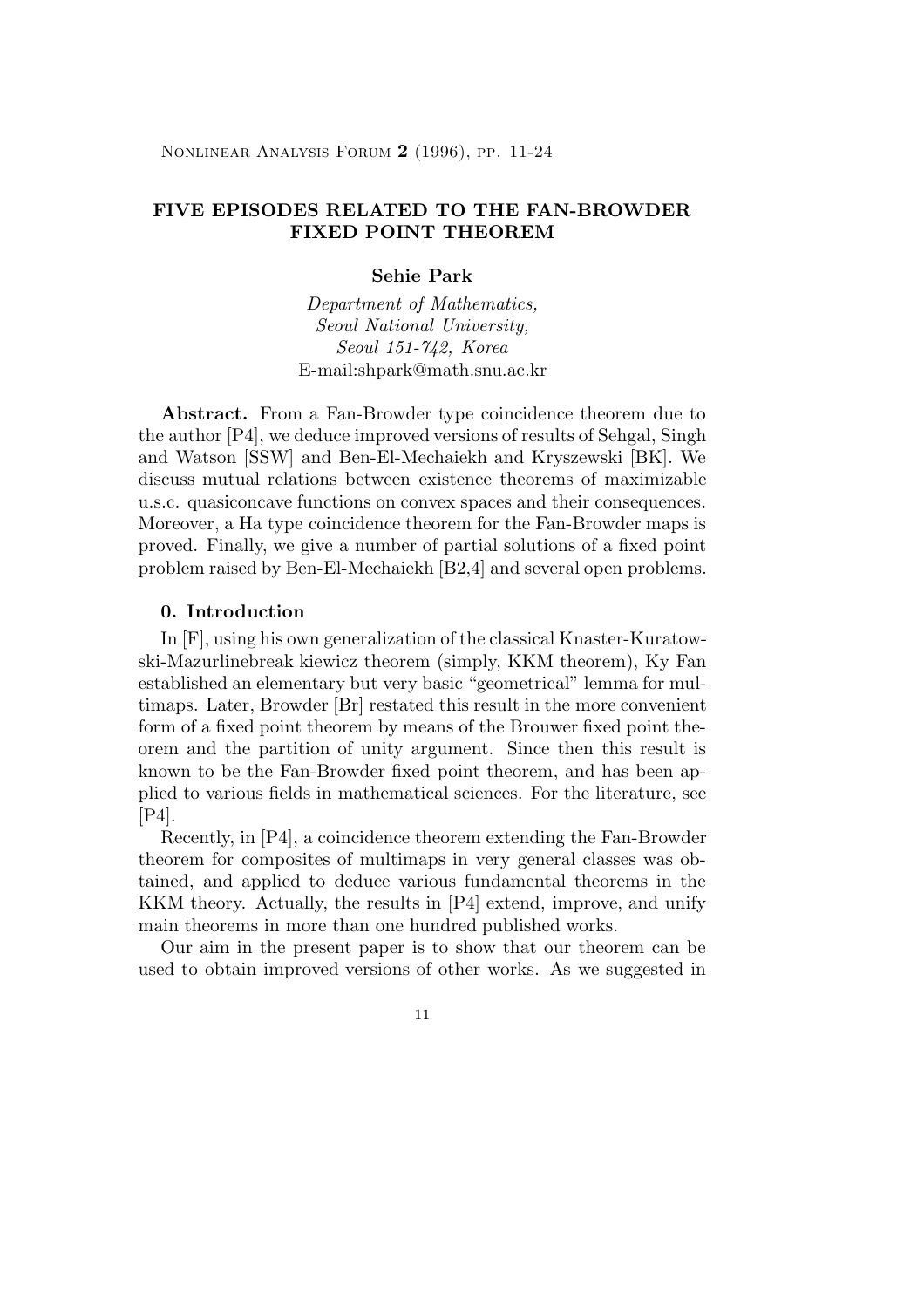the title, five sections from 2 to 6 cover mutually rather independent topics.

In Section 2, we show that the main coincidence theorem of Sehgal, Singh, and Watson [SSW1,2] is actually equivalent to the Fan-Browder theorem.

Section 3 deals with the results of Ben-El-Mechaiekh and Kryszewski [BK], which are shown to be consequences of those in [P4].

In Section 4, we discuss mutual relations between existence theorems of maximizable u.s.c. quasiconcave functions on convex spaces due to Park and Bae [PB1] and to [BK]. Moreover, related results appeared in [PB2], [KL], and [D] are also discussed.

Section 5 deals with a Ha type coincidence theorem [H], which is an affirmative solution of a question of Ben-El-Mechaiekh [B3].

In Section 6, we consider the problem whether the Fan-Browder theorem holds for compact maps instead of assuming compactness of the domain. This was also raised by Ben-El-Mechaiekh [B2,4]. We give several partial solutions to this problem and some open problems.

### **1. Preliminaries**

A multimap (simply, a map)  $T: X \to Y$  is a function from a set X into the power set  $2^Y$  of a set Y; that is, a function with the *values Tx*  $\subset$  *Y* for *x*  $\in$  *X* and the *fibers*  $T^-y = \{x \in X : y \in Tx\}$  for  $y \in Y$ . For  $A \subset X$ , let  $T(A) = \bigcup \{Tx : x \in A\}$ , and for  $B \subset Y$ ,  $T^{-}(B) = \{x \in A\}$  $X: Tx \cap B \neq \emptyset$ .

Let *X* be a set (in a vector space), *D* a nonempty subset of *X*, and  $\langle D \rangle$  the set of all nonempty finite subsets of *D*. Then  $(X, D)$  is called a convex space if the convex hull co *N* of any  $N \in \langle D \rangle$  is contained in *X* and *X* has a topology that induces the Euclidean topology on such convex hulls. Such convex hulls are called polytopes. A subset *A* of *X* is said to be *D*-convex if, for any  $N \in \langle D \rangle$ ,  $N \subset A$  implies co  $N \subset A$ . If  $X = D$ , then  $X = (X, X)$  becomes a convex space in the sense of Lassonde [L1].

Given a class  $X$  of maps,  $X(X, Y)$  denotes the set of all maps  $F$ :  $X \to 2^Y$  belonging to X, and  $X_c$  the set of all finite composites of maps in X.

A class  $\mathfrak A$  of maps is one satisfying the following:

(i)  $\mathfrak A$  contains the class  $\mathbb C$  of (single-valued) continuous functions;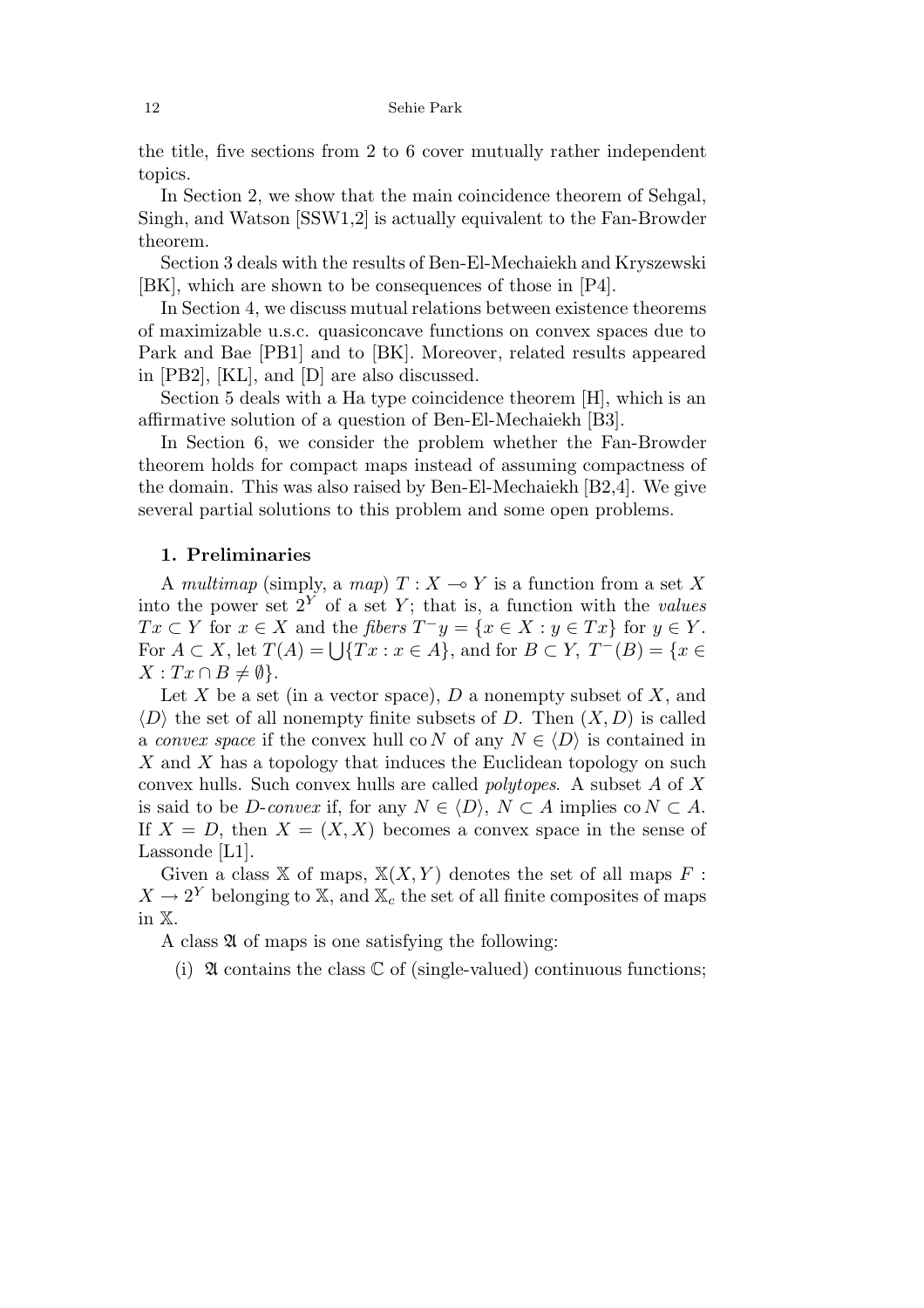- (ii) each  $F \in \mathfrak{A}_c$  is u.s.c. and nonempty compact-valued; and
- (iii) for any polytope P, each  $F \in \mathfrak{A}_{c}(P, P)$  has a fixed point, where the intermediate spaces are suitably chosen.

Examples of  $\mathfrak A$  are  $\mathbb C$ , the Kakutani maps  $\mathbb K$  (with convex values), the Aronszajn maps M (with  $R_\delta$  values), the acyclic maps V (with acyclic values), the Powers maps  $V_c$ , the O'Neill maps  $N$  (continuous with values of one or *m* acyclic components, where *m* is fixed), the approachable maps A in topological vector spaces, admissible maps in the sense of Górniewicz, permissible maps of Dzedzej, and others. Moreover, we define

 $F \in \mathfrak{A}_{c}^{\sigma}(X, Y) \iff \text{for any } \sigma\text{-compact subset } K \text{ of } X, \text{ there is a }$  $\Gamma \in \mathfrak{A}_c(K, Y)$  such that  $\Gamma x \subset F x$  for each  $x \in K$ .

 $F \in \mathfrak{A}_c^{\kappa}(X,Y) \iff \text{for any compact subset } K \text{ of } X, \text{ there is a }$  $\Gamma \in \mathfrak{A}_c(K, Y)$  such that  $\Gamma x \subset F x$  for each  $x \in K$ .

A class  $\mathfrak{A}_{c}^{\kappa}$  is said to be *admissible*. Note that  $\mathfrak{A} \subset \mathfrak{A}_{c} \subset \mathfrak{A}_{c}^{\sigma} \subset \mathfrak{A}_{c}^{\kappa}$ . Examples of  $\mathfrak{A}_{c}^{\sigma}$  are  $\mathbb{K}_{c}^{\sigma}$  due to Lassonde [L2] and  $\mathbb{V}_{c}^{\sigma}$  due to Park, Singh, and Watson. Note that  $\mathbb{K}^{\sigma}_{c}$  includes classes  $\mathbb{K}, \mathbb{R}$ , and  $\mathbb{T}$  in [L2]. The approximable maps recently due to Ben-El-Mechaiekh and Idzik [BI] belong to  $\mathfrak{A}^{\kappa}_{c}$ . Therefore, any compact-valued u.s.c. map  $F: X \to$  $2^E$ , where *E* is a locally convex Hausdorff topological vector space and  $X \subset E$ , belongs to  $\mathfrak{A}_{c}^{\kappa}$  if its values are all convex, contractible, decomposable, or  $\infty$ -proximally connected. See [BI].

For the literature on admissible classes, see [PK]. For other terminology, we follow mainly [P3,4].

The following is basic in this paper:

THEOREM 0. [P4, Theorem 5] Let  $(X, D)$  be a convex space, Y a *Hausdorff space,*  $S: D \to Y, T: X \to Y$ , and  $F \in \mathfrak{A}_{c}^{\kappa}(X, Y)$ *. Suppose that*

- (1) for each  $x \in D$ ,  $Sx \subset Tx$  and  $Sx$  is compactly open;
- (2) *for each*  $y \in F(X)$ ,  $T^-y$  *is D*-convex;
- (3) *there exists a nonempty compact subset K of Y such that F*(*X*) ∩ *K* ⊂ *S*(*D*)*;* and
- (4) for each  $N \in \langle D \rangle$ , there exists a compact D-convex subset  $L_N$ *of X containing N such that*  $F(L_N)\Ksubset S(L_N \cap D)$ *.*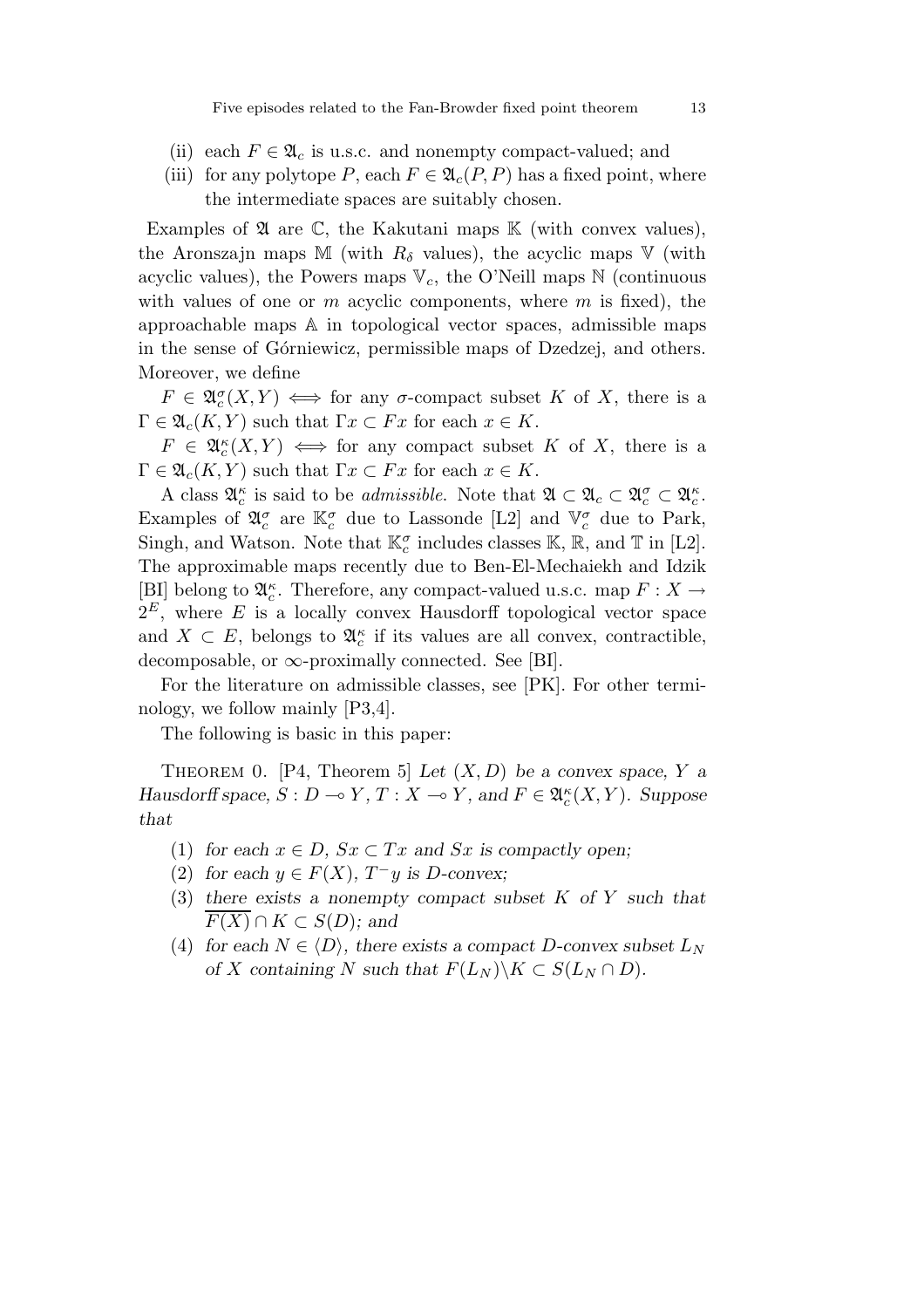*Then F* and *T* have a coincidence point  $x_0 \in X$ ; that is,  $Fx_0 \cap Tx_0 \neq \emptyset$ .

It is known that if *F* is single-valued, the Hausdorffness of *Y* is not necessary. Note that if  $N$  is empty, then condition  $(4)$  holds trivially with  $L_N = \emptyset$ .

If  $X = Y = D = K$  and  $F = 1_X$ , then Theorem 0 reduces to the following form of the Fan-Browder fixed point theorem:

Theorem 1. [P4, Theorem 2] *Let X be a compact convex space and*  $G: X \rightarrow X$  *a map satisfying* 

- (1) *for each*  $y \in X$ ,  $G^-y$  *is convex; and*
- (2)  $\{\text{Int }Gx : x \in X\}$  *covers X.*

*Then G* has a fixed point  $x_0 \in X$ ; that is,  $x_0 \in Gx_0$ .

### **2. A Sehgal-Singh-Watson type theorem**

In [SSW1,2], the authors obtained a coincidence theorem and its direct consequences. In this section, we show that improved versions of their results can be deduced from Theorem 1.

Theorem 2. *Let X be a convex space, Y a topological space, and*  $T, S: X \rightarrow Y$  *maps satisfying the following:* 

- (1) *T is a compact l.s.c. map with nonempty values; and*
- (2) *S is an open-valued map such that S*−*y is nonempty for each*  $y \in \overline{T(X)}$  and  $(S-T)x$  is convex for each  $x \in X$ .

*Then T and S have a coincidence point.*

*Proof.* For each  $y \in \overline{T(X)}$ , there exists an  $x \in S^-y$  by (2). Since  $y \in Sx$ , we have  $\overline{T(X)} \subset \bigcup_{x \in X} Sx$ . Since each *Sx* is open and  $\overline{T(X)}$ is compact, we have  $T(X) \subset \bigcup_{i=1}^{n} Sx_i$  for some  $\{x_1, \ldots, x_n\} \in \langle X \rangle$ . Therefore, we have  $X \subset \bigcup_{i=1}^{n} (T^{-}S)x_i$ .

Let  $M = \text{co}\{x_1, \ldots, x_n\}$  and define a map  $G : M \to M$  by  $Gx =$  $(T^-S)x \cap M$  for  $x \in M$ . We show that *G* satisfies the requirements of Theorem 1 with  $X = M$ .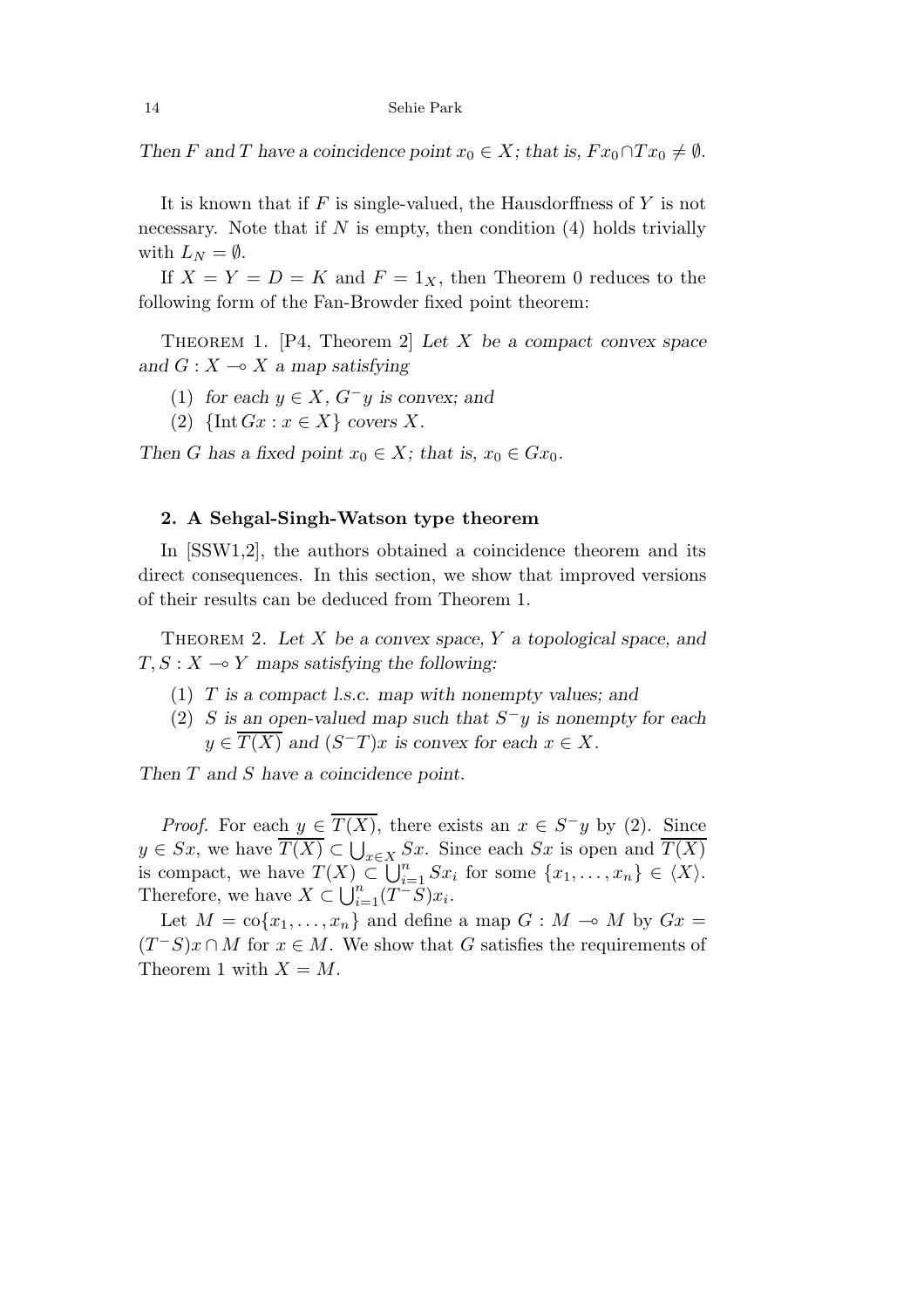### (i) For each  $z \in M$ ,

$$
G^{-}z = \{x \in M : z \in Gx\} = \{x \in M : z \in (T^{-}S)x \cap M\}
$$
  
=  $\{x \in M : Tz \cap Sx \neq \emptyset\} = \{x \in M : x \in (S^{-}T)z\}$   
=  $(S^{-}T)z \cap M$ .

Since  $Tz \neq \emptyset$ ,  $(S-T)z$  is nonempty and convex by (2). Therefore,  $G^-z$ is convex in  $M$ , and condition  $(1)$  of Theorem 1 is satisfied.

(ii) Since  $X \subset \bigcup_{i=1}^n (T^-S)x_i$ , we have

$$
M = X \cap M \subset \bigcup_{i=1}^{n} [(T^{-}S)x_i \cap M] = \bigcup_{i=1}^{n} Gx_i.
$$

We show that each  $Gx_i$  is open in M. In fact, for each *i*,  $Gx_i$  $(T^-S)x_i \cap M$ . Since  $Sx_i$  is open and *T* is l.s.c.,  $(T^-S)x_i$  is open in *X* and hence *Gx<sup>i</sup>* is open in *M*. Therefore, condition (2) of Theorem 1 holds.

Since *M* is a compact convex space, by Theorem 1, *G* has a fixed point  $x_0 \in M$ ; that is,  $x_0 \in (T^{\dagger}S)x_0$  or  $Tx_0 \cap Sx_0 \neq \emptyset$ . This completes our proof.

Note that Theorem 2 improves Sehgal et al. [SSW1, 2; Theorem 2], where *X* is assumed to be a closed convex subset of a Hausdorff topological vector space and *Y* is also a Hausdorff topological vector space. In view of Theorem 2, [SSW1,2; Corollaries 1 and 2] can be also improved.

From Theorem 2 we have the following Fan-Browder theorem [Br]:

THEOREM 3. Let X be a compact convex space and  $S: X \to X$ *an open-valued map with nonempty convex fibers. Then S has a fixed point.*

*Proof.* Put  $X = Y$  and  $T = 1_X$  in Theorem 2.

It is well known that Theorem 3 is equivalent to Theorem 1, from which we deduced Theorem 2. Therefore, Theorems 1-3 are mutually equivalent.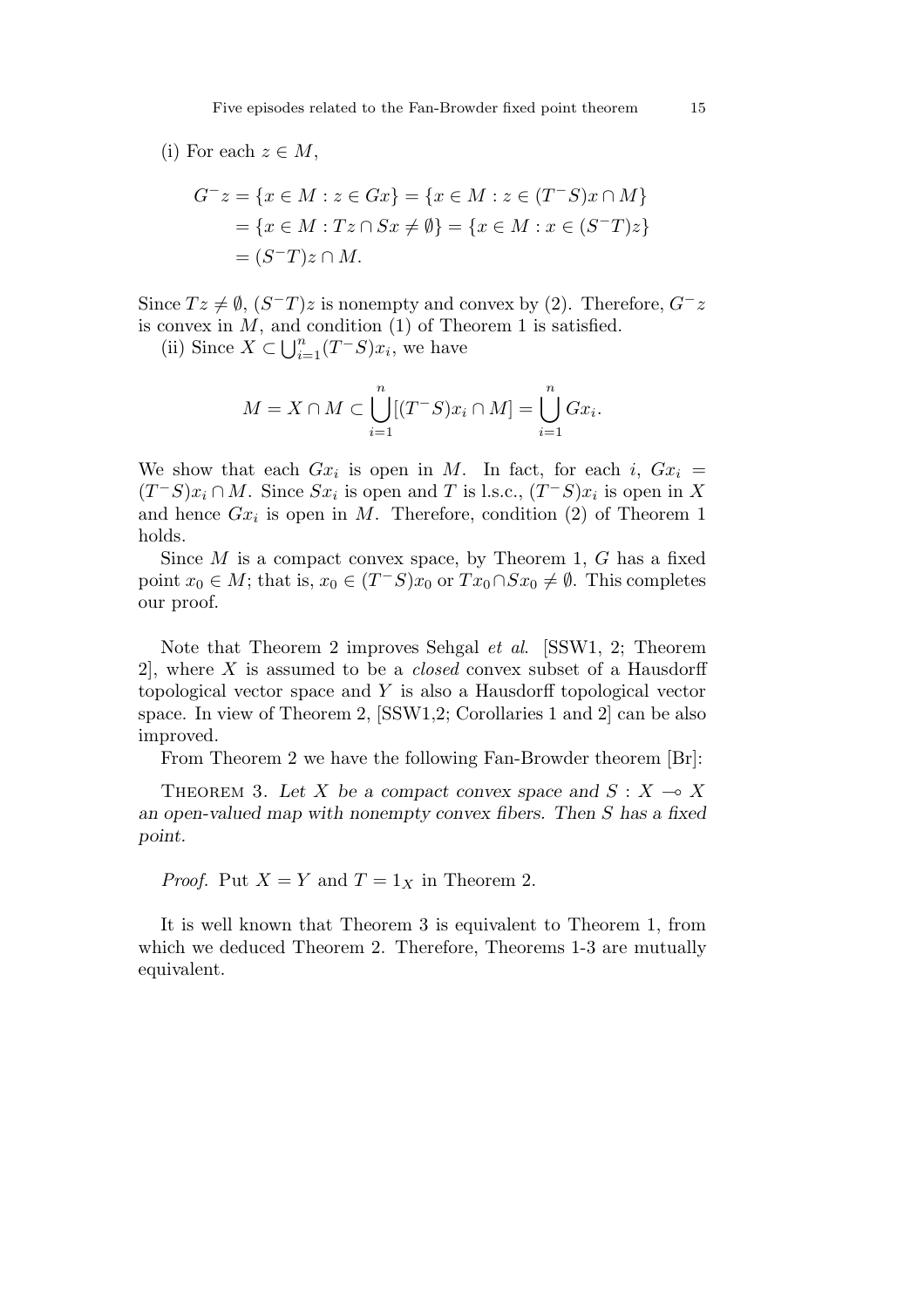### **3. A Ben-El-Mechaiekh and Kryszewski type theorem**

In [BK], the authors gave a generalization of the Fan-Browder theorem and applied it to equilibrium for perturbations of multimaps. We show that their result follows from our Theorem 0.

THEOREM 4. [BK, Theorem 4.1] Let *X* be a convex space and  $\Phi$ :  $X \rightarrow X$  *a map satisfying the following:* 

- (1) ∀*y* ∈ *X,* Φ−*y is open;*
- (2)  $\forall x \in X$ ,  $\Phi x$  *is nonempty convex*;
- (3) *there exists a compact subset K of X such that for any finite* subset *N* of *X* there exists a compact convex subset  $C_N$  of *X containing N such that*  $\Phi x \cap C_N \neq \emptyset$ ,  $\forall x \in C_N \backslash K$ .

*Then*  $\exists x_0 \in X$  *such that*  $x_0 \in \Phi x_0$ *.* 

*Proof.* We apply Theorems 0 and 1.

Case 1. If  $K = \emptyset$ , choose any  $N \in \langle X \rangle$  and define  $G : C_N \to C_N$  by  $G^-y = \Phi y \cap C_N$  for  $y \in C_N$ . Then  $G^-y$  is nonempty convex by (2) and (3). Moreover, for each  $y \in C_N$ , there exists an  $x \in G^-y = \Phi y \cap C_N$ ; that is,  $y \in \Phi^{-}x \cap C_N = Gx$ . Since  $Gx$  is open by (1),  $C_N$  is covered by  $\{\text{Int }Gx : x \in C_N\}$ . Hence, Theorem 1 with  $C_N$  instead of X works.

Case 2. If  $K \neq \emptyset$ , we can use Theorem 0 with  $X = D = Y$ ,  $F = 1_X$ ,  $S = T = \Phi^{-}$ , and  $L_N = C_N$ . Then conditions (1) and (2) of Theorem 0 hold immediately. For any  $x \in K$ , there exists a  $y \in \Phi x$  by (2), and hence  $K \subset \Phi^{-1}(X)$ . Therefore, condition (3) of Theorem 0 holds. Furthermore, for condition (4) of Theorem 0, let  $x \in C_N \backslash K$ . Then there exists a  $y \in \Phi x \cap C_N$  by (3); that is,  $y \in C_N$  such that  $x \in \Phi^{-}y$ , which implies that  $C_N \backslash K \subset \Phi^{-1}(C_N)$ . Hence Theorem 0 works.

Similarly, [BK, Proposition 4.2] is a simple particular form of [P4, Theorem 7]. Note that, in Theorem 4, *N* can be nonempty; otherwise condition (3) holds trivially with  $C_N = \emptyset$ .

#### **4. Existence of maximizable quasiconcave functions**

In [B], Bellenger gave a theorem on the existence of maximizable quasiconcave real functions defined on paracompact convex spaces. His theorem is a common generalizations of earlier works of Fan and Simons. Bellenger also raised as an open question whether the paracompactness condition is necessary in his theorem. Park and Bae [PB1]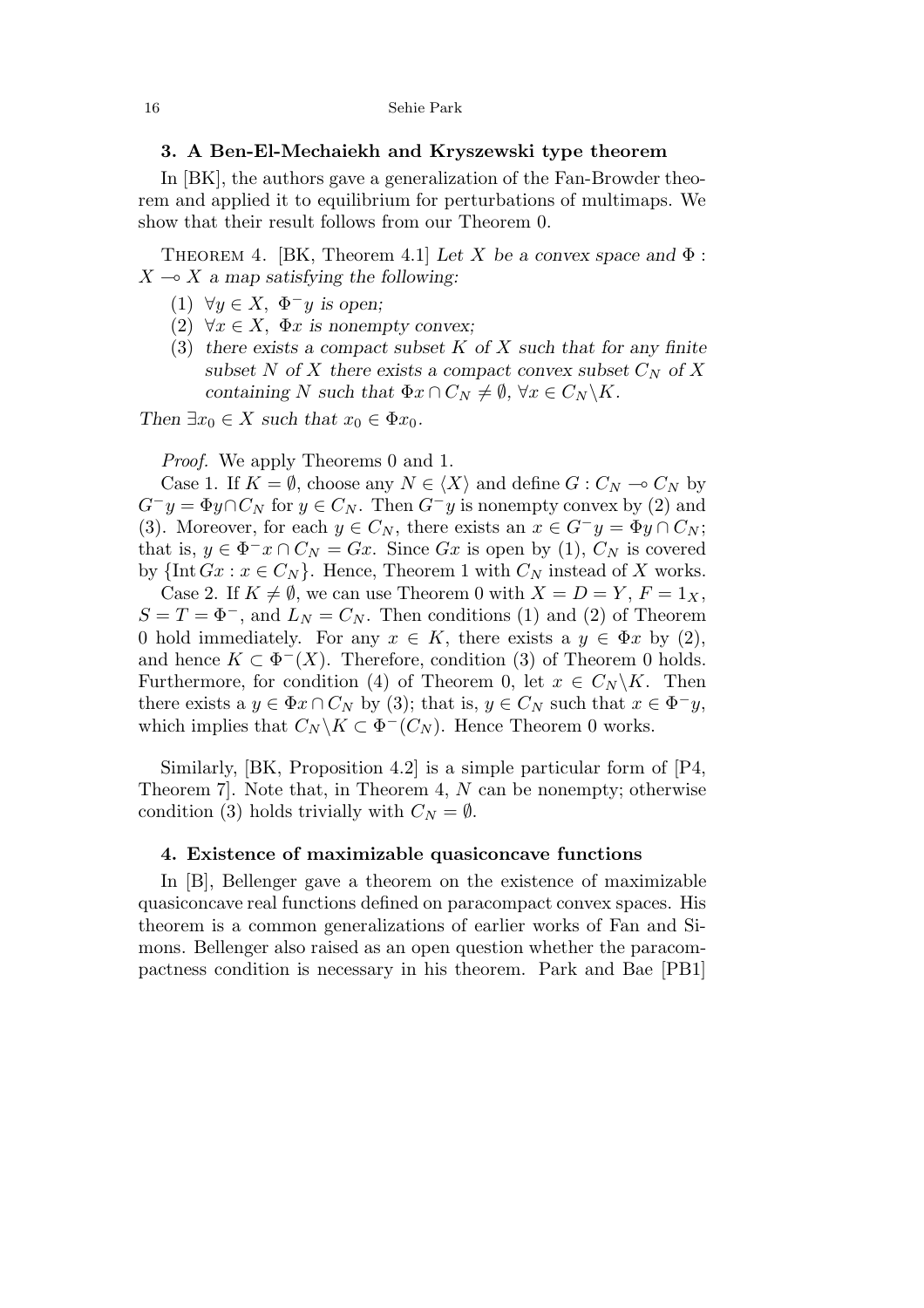gave the affirmative answer to this question and applied it to obtain the Fan type nonseparation theorem and some coincidence or fixed point theorems. Those were refined and generalized in later works of Park et al. [P2, PB2, PBK].

Recently, a related result is due to Ben-El-Mechaiekh and Kryszewski as follows:

Theorem 5. [BK, Theorem 4.2] *Let X be a convex subset in a topological vector space, Y a subset in*  $\{\varphi : X \to \mathbf{R} \mid \varphi \text{ is u.s.c. and }\}$ *quasiconcave*}*, and*  $\Psi : X \to 2^Y$  *a multifunction. Assume that the following properties are satisfied:*

- (i) Ψ *admits a continuous selection s;*
- (ii) *there exists a compact subset K of X such that for each finite* subset *N* of *X,* there exists a compact convex subset  $C_N$  of *X containing N such that*

$$
\forall x \in C_N \backslash K, \ \forall \varphi \in \Psi x, \ \varphi(x) < \max_{u \in C_N} \varphi(u).
$$

*Then*

$$
\exists x_0 \in K, \ \exists \varphi_0 \in \Psi x \text{ such that } \varphi_0(x_0) = \max_{u \in X} \varphi_0(u).
$$

In [BK], the authors deduced Theorem 5 from [BK, Proposition 4.2], which is a consequence of Theorem 4. Note that Theorem 5 can be improved as follows:

(1) *X* can be a convex space.

(2) The set  $\{\varphi: X \to \mathbf{R} : \varphi \text{ is u.s.c. and quasiconcave}\}\$  should have a convex space topology; otherwise we can not have a "continuous" selection *s*.

(3) Condition (ii) can be stated for each nonempty finite subset *N* as for Theorem 4.

Note that, in [BK], the authors claimed incorrectly that Theorem 5 contains results of [P1]. It seems to be clear that Theorem 5 was motivated by the main result of Park and Bae [PB, Theorem 1], which was later improved by Park, Bae, and Kang [PBK] as follows: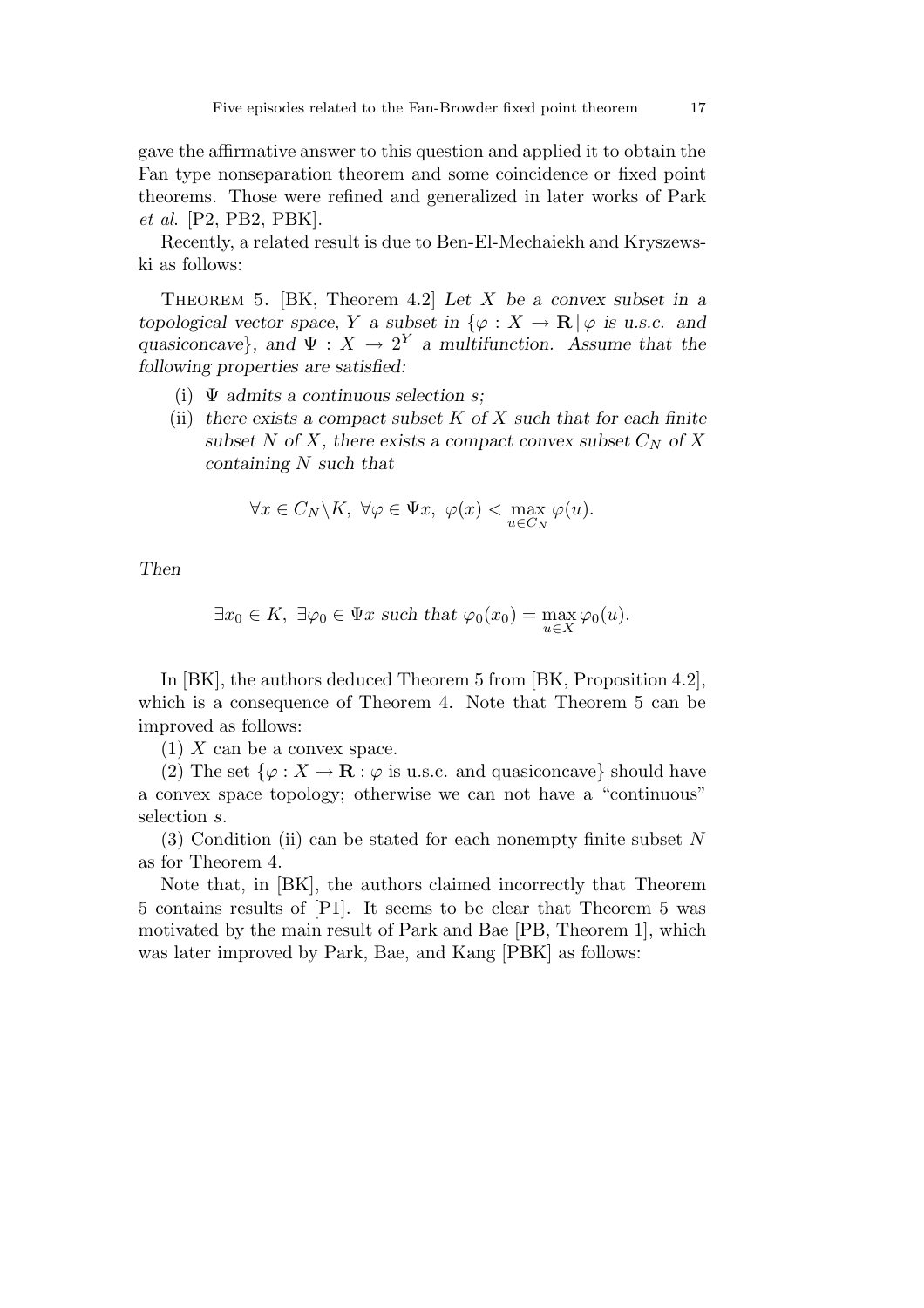Theorem 6. [PBK, Theorem 3.1] *Let X be a convex space, Y a convex space consisting of u.s.c. quasiconcave real functions on X, and K a nonempty compact subset of X. Suppose that*

- (1) for each  $x \in X$ ,  $Tx$  is a convex subset of Y and  $Sx$  is a *nonempty subset of*  $Tx$ ;
- (2) for each  $f \in Y$ ,  $S^- f$  is compactly open in *X*; and
- (3) for each  $N \in \langle X \rangle$ , there exists a compact convex subset  $L_N$ *of X containing N such that, for each*  $x \in L_N \backslash K$  *and each*  $f \in Tx$ , we have  $f(x) < \max f(L_N)$ .

*Then there exist an*  $x \in K$  *and an*  $f \in Tx$  *such that*  $f(x) = \max f(X)$ .

If *X* is compact or paracompact, then Theorem 6 follows from the corrected version of Theorem 5 by using well-known selection theorems. See the next section of this paper and [B].

Now we have the following:

**Problem 1.** Under the situation of Theorem 6 with  $S = T$ , does *S* allow a continuous selection?

Note that the Fan-Browder fixed point theorem was used to prove [PB1, Theorem 1]. However, Theorem 6 was deduced from a very general section property of convex spaces in [PBK]. If we could solve Problem 1 affirmatively, then we would have another proof of Theorem 6 by adopting the corrected version of Theorem 5.

Just after [PB1] was published, Park and Bae [PB2] applied [PB1, Theorem 1] to obtain extended versions of the existence theorem of Ben-El-Mechaiekh [B1] on zeros for multimaps with non-compact domains, and to other problems. Motivated by [PB1], the works of Kim and Lee [KL] and Ding [D] appeared. Since these papers are closely related to [PB2], it would be interesting to compare results in these three papers:

- (1) [KL, Theorem 1] is incorrectly stated.
- (2) [KL, Theorem 2] is a particular form of [PB2, Corollary 1].
- (3) [KL, Theorem 3] is a particular form of [PB2, Corollary 3].
- (4) [D, Theorem A] is an *H*-space version of [PB1, Theorem 1].
- (5) [D, Theorem 2.1] is an *H*-space version of [P3, Theorem 3; PB1, Theorem 1] and [D, Theorem 2.2] is its convex space version.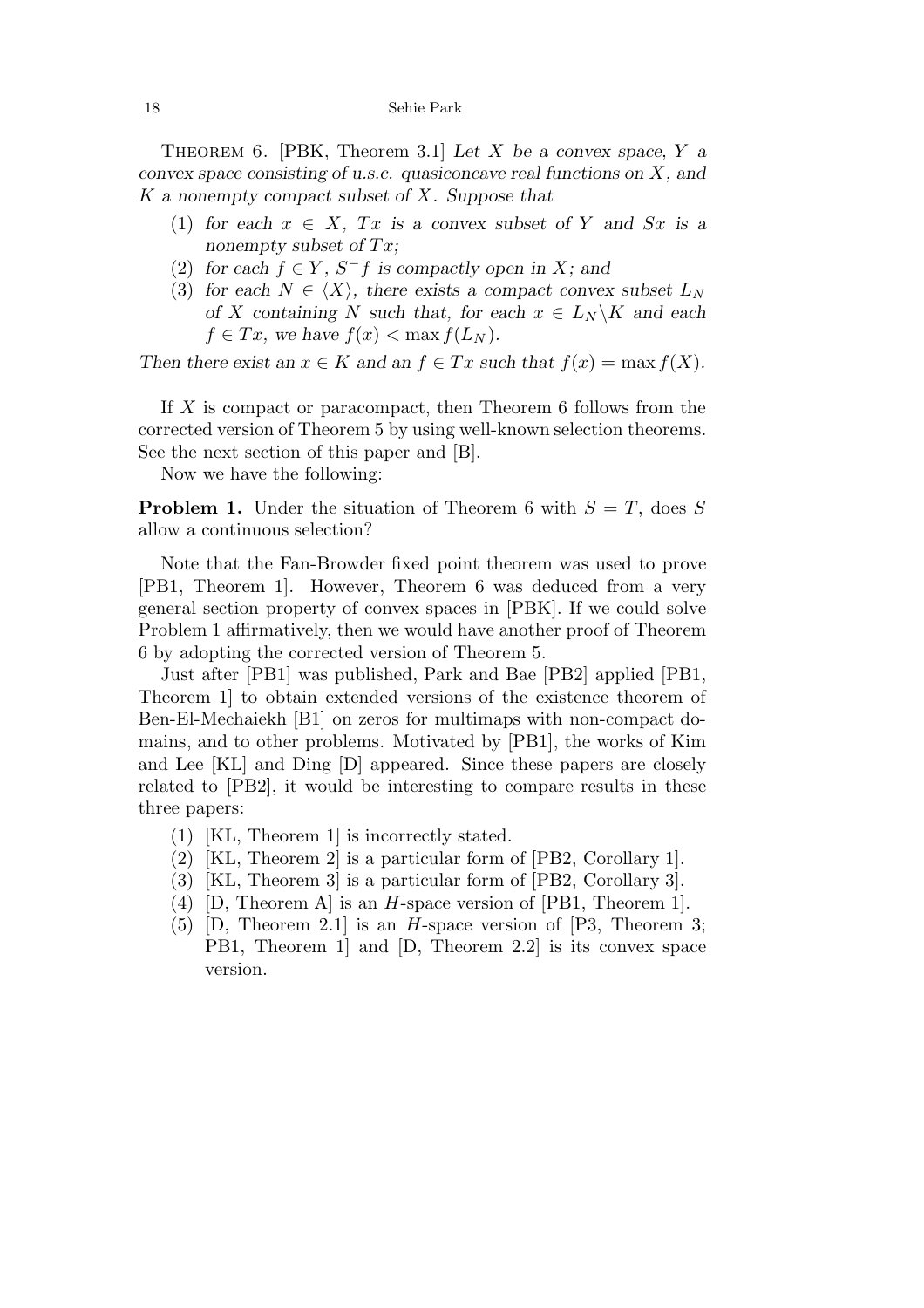- (6) [D, Theorem 2.3] is almost same to [PB2, Corollary 1].
- (7) [D, Theorem 2.4] is almost same to [PB2, Corollary 2].
- (8) [D, Theorem 2.5] is already given in [P3, Theorem 6].
- (9) [D, Theorem 2.6] is almost same to [PB2, Corollary 3].

In  $(6)$ ,  $(7)$ , and  $(8)$ , the results in  $[D]$  are stated for the type of multimaps studied by [P3], while those in [PB2] for upper hemicontinuous multimaps.

Note that H. Kim [K, Theorem 2] independently obtained an extension of [D, Theorem A] and applied it to generalize the Tychonoff-Fan type theorem and to systems of convex inequalities. Actually, after she finished up  $[K]$ , the present author informed her about  $[D]$ .

#### **5. A Ha type coincidence theorem**

Browder's proof [Br] of the Fan-Browder fixed point theorem exploited the partition of unity argument in order to obtain a continuous selection. Refining his argument, the following was obtained:

Lemma. [PBK, Theorem 2.1] *Let X be a Hausdoff space, Y a convex space, and*  $S, T: X \rightarrow Y$  *multimap satisfying* 

- (1) *for each*  $x \in X$ ,  $\emptyset \neq Sx \subset Tx$  *and*  $Tx$  *is convex; and*
- (2) for each  $y \in Y$ ,  $S^-y$  is compactly open in X.

*Then, for any nonempty compact subset K of X, there exists a continuous function*  $f: K \to Y$  *such that* 

- $(3)$   $f(x) \in Tx$  for each  $x \in K$ ;
- (4)  $f(K)$  *is contained in a polytope of Y; and*
- (5) *for any compact subset L of X containing K, there exists a continuous extension*  $\tilde{f}: L \to Y$  *such that*  $\tilde{f}(x) \in Tx$  *for each*  $x \in L$  *and*  $\tilde{f}(L)$  *is contained in a polytope of Y.*

From Lemma, we have the following:

THEOREM 7. Let *X* and *Y* be convex spaces and  $A, B: X \to Y$ *multimaps such that*

- (1) *A has nonempty convex values and compactly open fibers; and*
- (2) *B has compactly open values and nonempty convex fibers.*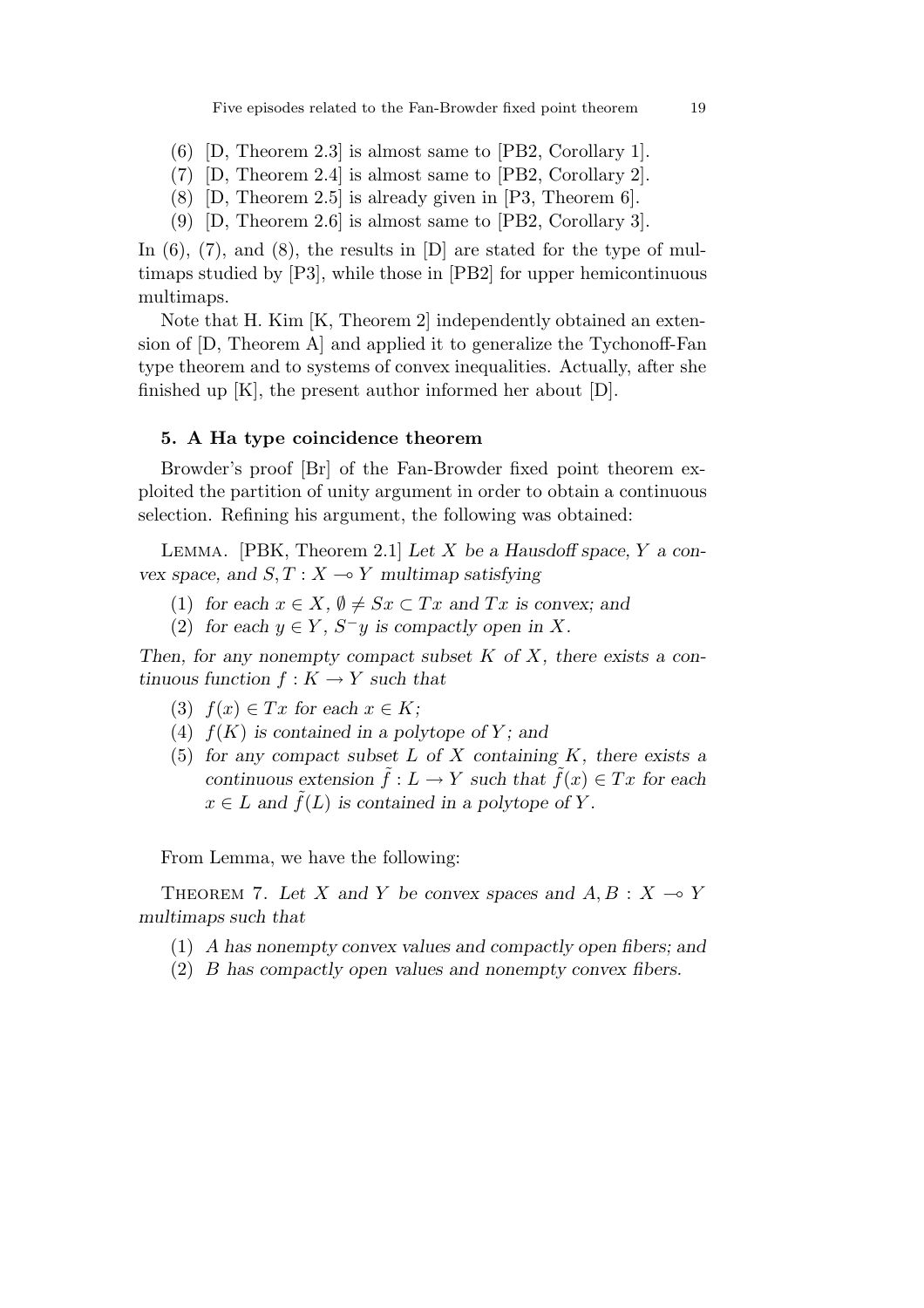If  $A(X)$  is contained in a Hausdorff compact subset K of Y, then A *and B have a coincidence point*  $x_0 \in X$ *; that is,*  $Ax_0 \cap Bx_0 \neq \emptyset$ *.* 

*Proof.* Since  $B^-$ :  $Y \to X$  has nonempty convex values and compactly open fibers and *K* is Hausdorff and compact,  $B^-|_K$  has a continuous selection  $g: K \to P$  for some polytope *P* of *X*. Since *P* is Hausdorff and compact,  $A|_P : P \multimap K$  has a continuous selection  $f: P \to K$  by Lemma. Now the continuous map  $qf: P \to P$  has a fixed point  $x_0 \in P \subset X$  by the Brouwer fixed point theorem; that is,  $x_0 = (gf)x_0$ . Therefore,  $f(x_0) \in g^-(x_0) \subset Bx_0$  and  $f(x_0) \in Ax_0$ . This shows  $Ax_0 \cap Bx_0 \neq \emptyset$ .

Note that Theorem 7 is an affirmative answer to a question raised by Ben-El-Mechaiekh [B3]. Therefore, Theorem 7 extends [B3, Theorem 3].

This kind of coincidence theorems were first considered under different assumptions and applied to non-compact versions of Sion's minimax theorem by Ha [H].

### **6. A problem of Ben-El-Mechaiekh**

It is well-known that Schauder first considered certain compactness of a continuous function instead of assuming compactness of its domain. Therefore, it seems to be natural to ask whether the Fan-Browder theorem holds for compact maps.

In this section, we begin with the following:

THEOREM 8. Let X be a Hausdorff convex space and  $A: X \to X$ *a multimap with nonempty convex values and compactly open fibers. If A* is compact, then  $A^n$  has a fixed point for  $n \geq 2$ .

*Proof.* By Lemma, we have  $A \in \mathbb{C}_c^{\kappa}(X, X)$  and hence  $A^m \in \mathbb{C}_c^{\kappa}(X, X)$ for  $m \geq 1$ . Note that  $A^m$  is compact. Now we apply Theorem 0 with  $X = Y = D$ ,  $F = A<sup>m</sup>$ ,  $S = T = A<sup>-</sup>$ , and  $K = \overline{A<sup>m</sup>(X)}$ . Then

(1) for each  $x \in X$ ,  $A^{-}x$  is compactly open;

(2) for each  $y \in X$ ,  $Ay$  is nonempty convex;

(3) for each  $y \in \overline{A^m(X)} = K$ , there exists  $x \in Ay$  or  $y \in A^-x$  by (2), whence we have  $K \subset A^{-1}(X)$ ; and

 $(A)$   $A^m(X)\backslash K = \emptyset$ .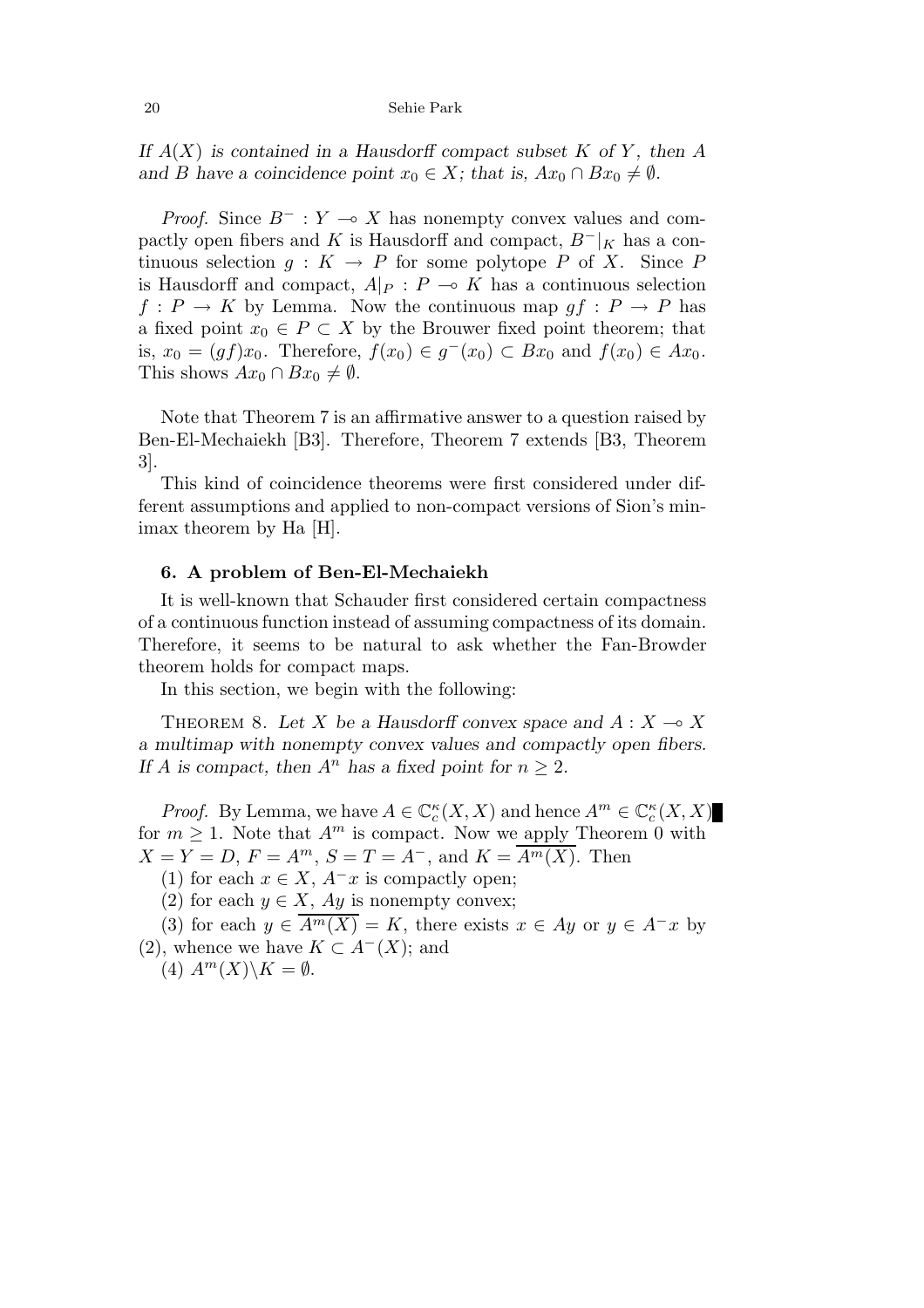Therefore, all of the requirements of Theorem 0 are satisfied. Hence, by Theorem 0, we have a coincidence point  $x_0 \in X$  of  $A^m$  and  $A^-$ ; that is, there exists a  $y_0 \in A^m x_0 \cap A^- x_0$ . Since  $x_0 \in Ay_0$  and  $y_0 \in A^m x_0$ , we have  $x_0 \in A^{m+1}x_0$ . This completes our proof.

A slightly partial form of Theorem 8 was noted by Ben-El-Mechaiekh [B2,4]. Moreover, he raised the following:

**Problem 2.** Does *A* (with open fibers) have a fixed point under the hypothesis of Theorem 8?

This is still open. We discuss partial solutions of this problem.

First of all, if *X* is a convex subset of a locally convex Hausdorff topological vector space, then Problem 2 is affirmative. See Ben-El-Mechaiekh et al. [BDG, Theorem 3.2; B4, Theorem 3] and Park [P5, Corollary 2.2]. In those works, it is used that  $A \in \mathbb{C}_c^{\sigma}$ . See Lassonde [L2]. However, we had a more general result as follows:

Theorem 9. [P4, Theorem 4] *Let X be a nonempty convex subset of a locally convex Hausdorff topological vector space*  $E$  and  $A \in$  $\mathfrak{A}_{c}^{\sigma}(X,X)$ *.* If *A* is compact, then *A* has a fixed point.

Here, a natural question arises as follows:

**Problem 3.** Can  $\mathfrak{A}_{c}^{\sigma}$  be replaced by  $\mathfrak{A}_{c}^{\kappa}$  in Theorem 9?

For non-locally convex case, we have two more partial solutions of Problem 2 as follows:

THEOREM 10.  $[P6, Theorem 2'] Let X be a nonempty convex subset$ *of a Hausdorff topological vector space*  $E$ *, and*  $T : X \rightarrow X$  *a compact map such that*

(1) *for each*  $x \in X$ *, Tx is convex; and* 

 $(2)$  {Int  $T^-y$ }<sub>*y*∈*X covers X.*</sub>

*If*  $\overline{T(X)}$  *is convexly totally bounded (in the sense of Idzik* [I]*) in E, then T has a fixed point.*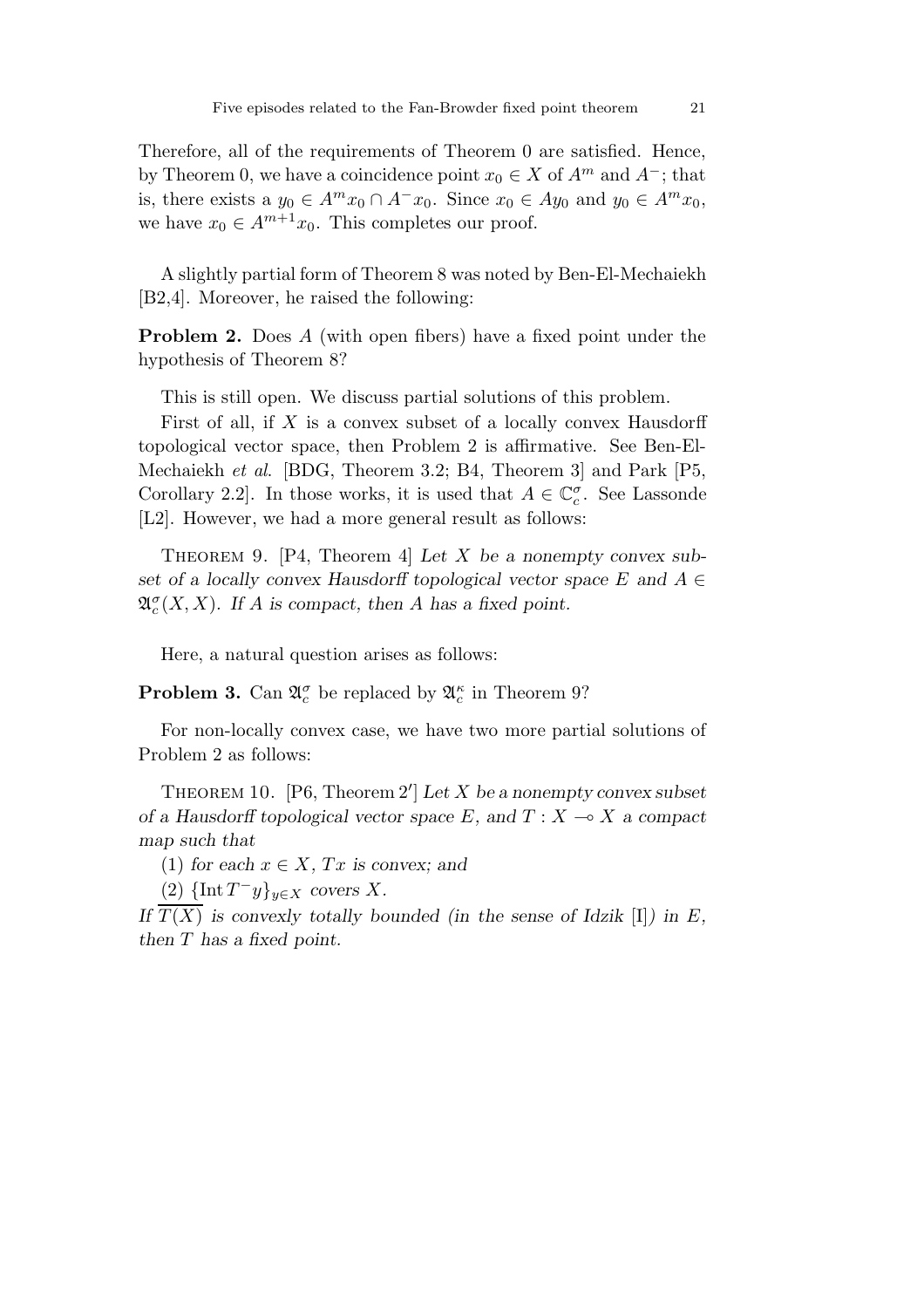THEOREM 11.  $[P7, Theorem 2'] Let X be a nonempty convex subset$ *of a Hausdorff topological vector space*  $E$ *, and*  $S$ *,*  $T$  *:*  $X \rightarrow X$  *compact maps such that*

(1) *for each*  $x \in X$ , co  $Sx \subset Tx$ ; and

 $(2)$  {Int  $S^-y$ }<sub>*y*∈*X covers X.*</sub>

*If X is admissible (in the sense of Klee* [Kl]*) in E, then T has a fixed point.*

Note that there are many open questions on the concepts of convexly totally boundedness and admissibility related to the Schauder conjecture [I].

In view of Theorems 8–11, we can raise the following general form of the Schauder conjecture:

**Problem 4.** Does a nonempty convex subset of a topological vector space have the fixed point property for compact continuous functions? Or for  $\mathfrak{A}_{c}^{\sigma}$  or  $\mathfrak{A}_{c}^{\kappa}$  ?

For non-compact maps, the following result on convex-valued maps would be interesting:

Theorem 12. [P2, Theorem 5] *Let X be a convex space and S, T* :  $X \rightarrow X$  *maps satisfying* 

- (1) *for each*  $x \in X$ , co  $Sx \subset Tx$ ;
- (2) *for each*  $y \in X$ *, S<sup>-</sup>y is closed; and*
- $(3)$   $X = \bigcup_{y \in A} S^{-}y$  for some finite subset *A* of *X*.

*Then T has a fixed point.*

#### **References**

- [B] J. C. Bellenger, *Existence of maximizable quasiconcave functions on paracompact convex spaces*, J. Math. Anal. Appl. **123** (1987), 333–338.
- [B1] H. Ben-El-Mechaiekh, *Zeros for set-valued maps with non-compact domains*, C. R. Math. Rep. Acad. Sci. Canada **12** (1990), 125–130.
- [B2] , *The coincidence problem for compositions of set-valued maps*, Bull. Austral. Mach. Soc. **41** (1990), 421–434.
- [B3] , *Note on a class of set-valued maps having continuous selections*, Fixed Point Theory and Applicaitons (M.A. Théra and J.-B. Baillon, eds.), Longman Sci. & Tech., Essex, 1991, pp.33–43.
- [B4] , *Fixed points for compact set-valued maps*, Q & A in General Topology **10** (1992), 153–156.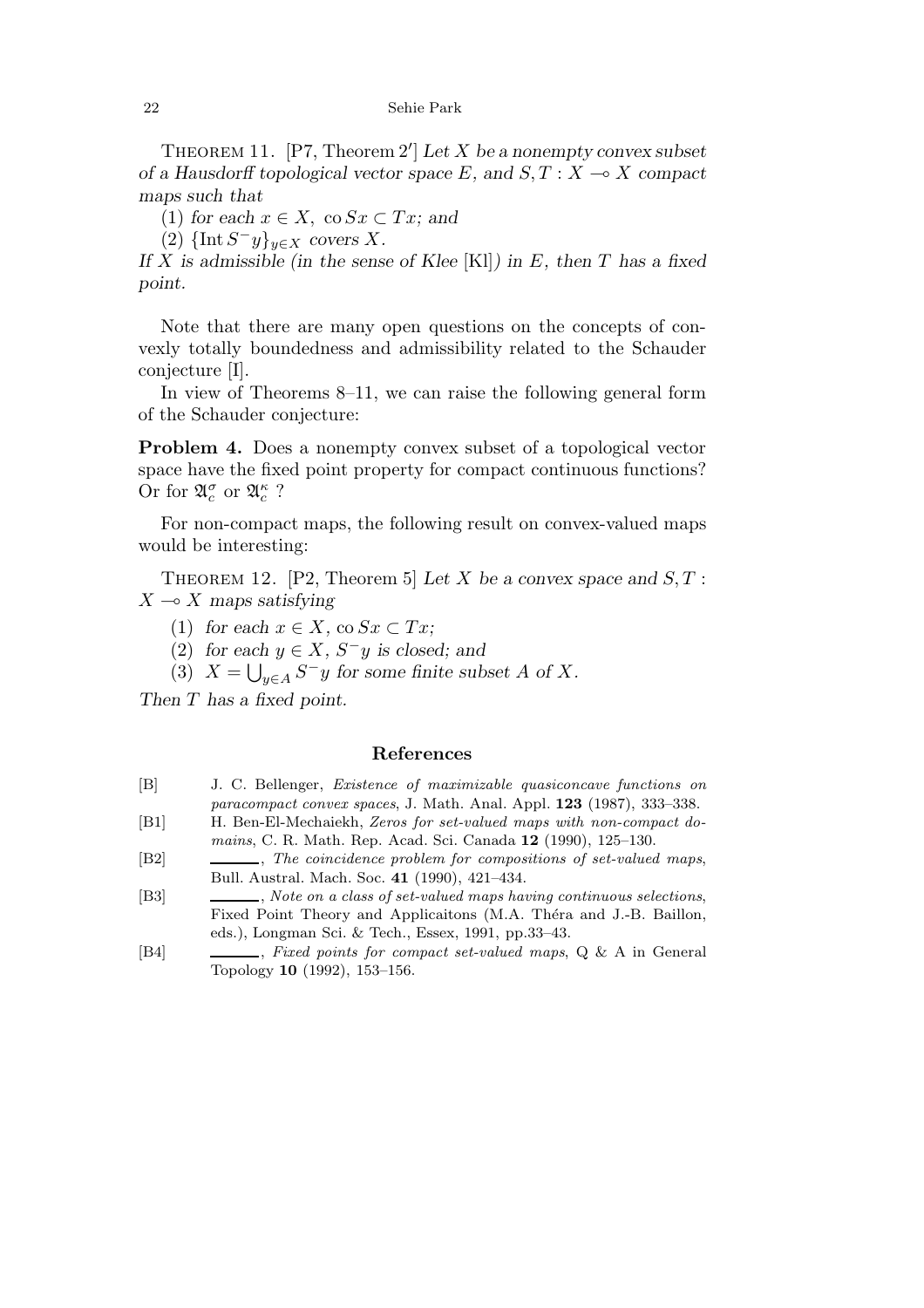- [BDG] H. Ben-El-Mechaiekh, P. Deguire, A Granas, *Points fixes et coïncidences pour les fonctions multivoque* II (*Applications de type*  $\varphi$  *et*  $\varphi^*$ ), C. R. Acad. Sci. Paris **295** (1982), 381–384.
- [BI] H. Ben-El-Mechaiekh and A. Idzik, *A Leray-Schauder type theorem for approximable maps*, Proc. Amer. Math. Soc. **122** (1994), 105–109.
- [BK] H. Ben-El-Mechaiekh and W. Kryszewski, *Equilibrium for perturbations of multifunctions by convex processes*, Georgian Math. J. **3** (1996), 201-- 215.
- [Br] F. E. Browder, *The fixed point theory of multi-valued mappings in topological vector spaces*, Math. Ann. **177** (1968), 283–301.
- [D] X. Ding, *Existence of coincidence and zeros for set-valued maps with noncompact domains*, J. Sichuan Norm. Univ. (Nat. Sci.), **16** (1993), 24–30.
- [F] Ky Fan, *A generalization of Tychonoff 's fixed point theorem*, Math. Ann. **142** (1961), 305–310.
- [H] C.-W. Ha, *A non-compact minimax theorem*, Pacific J. Math. **97** (1981), 115–117.
- [I] A. Idzik, *Almost fixed point theorems*, Proc. Amer. Math. Soc. **104** (1988), 779–784.
- [K] Hoonjoo Kim, *Existence of maximizable* H*-quasiconcave functions on* H*-spaces*, Kyungpook Math. J. **35** (1995), 285–295.
- [Kl] V. Klee, *Leray-Schauder theory without local convexity*, Math. Ann. **141** (1960), 286–296.
- [KL] W. K. Kim and K. H. Lee, *Zeros for set-valued maps on convex spaces*, Soochow J. Math. **19** (1993), 87–93.
- [L1] M. Lassonde, *On the use of KKM multifunctions in fixed point theory and related topics*, J. Math. Anal. Appl. **97** (1983), 151–201.
- [L2] , *R´eduction du cas multivoque an cas univoque dans les probl`emes* de coincidence, Fixed Point Theory and Applications (M. A. Théra and J.-B. Baillon, eds.), Longman Sci. and Tech., Essex, 1991, pp.293–302.
- [P1] Sehie Park, *Generalizations of Ky Fan's matching theorems and their applications, II*, J. Korean Math. Soc. **28** (1991), 275–283.
- [P2] , *Convex spaces and KKM families of subsets*, Bull. Korean Math. Soc. **27** (1990), 11–14.
- [P3] , *Fixed point theory of multifunctions in topological vector spaces*, J. Korean Math. Soc. **29** (1992), 191–208.
- [P4] , *Foundations of the KKM theory via coincidences of composites of upper semicontinuous maps*, J. Korean Math. Soc. **31** (1994), 493–519.
- [P5] , *Coincidence points and maximal elements of multifunctions on convex spaces*, Comment. Math. Univ. Carolinae **36** (1995), 57–67.
- [P6] , *Applications of the Idzik fixed point theorem*, Proc. Intern. Conf. on Nonlinear Funct. Anal. and Appl. (J. K. Kim, Ed.), Kyungnam Univ. **1** (1996), 21–56.
- [P7] , *Fixed points, intersection theorems, variational inequalities, and equilibrium theorems*, to appear.